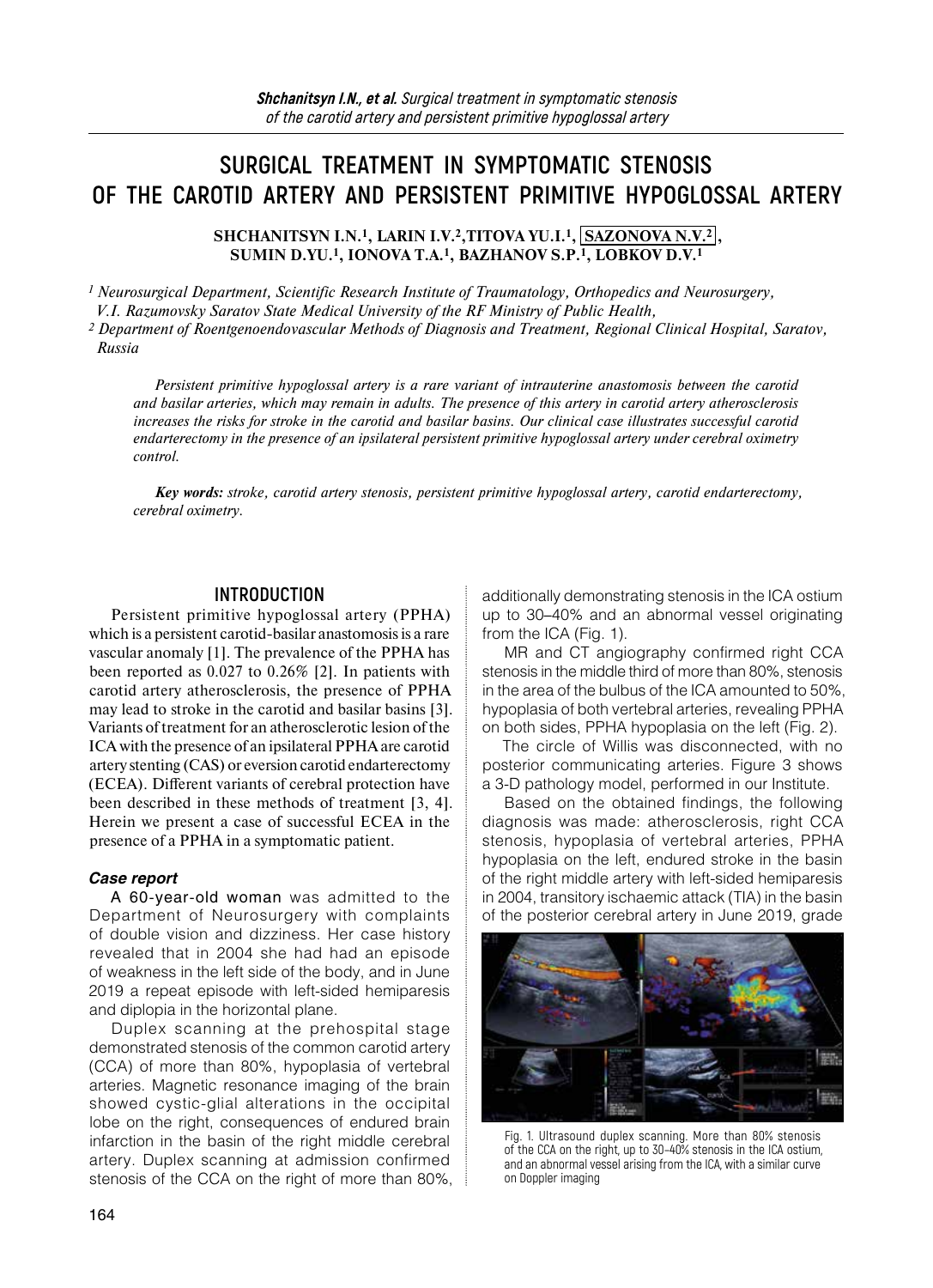

Fig. 2. Magnetic-resonance image (A) and computer tomogram (B-D), revealing hypoplasia of both vertebral arteries, more than 80% stenosis of the right CCA in the middle third, 50% stenosis in the ICA bulbus, PPHA on both sides, hypoplasia on the left



Fig. 3. 3-D pathology model: A – front view; B – back view. STL-model was performed using the program Philips IntelliSpace Portal, printed on the 3D Systems CubeX.



Fig. 4. Modified Pruitt-Inahara F3 shunt with a T-port (LeMaitre) supplemented with a 6F introducer (Boston) for perfusion of the PPHA and ICA simultaneously (A). The findings of cerebral oximetry on carotid artery cross-clamping showed an inconsiderable decrease in StO2 (B). Bypass grafting of only the PPHA was performed (C)

IV chronic cerebrovascular insufficiency. Given the obtained findings suggesting haemodynamically significant stenosis of the right CCA, as well as a past history of acute cerebral ischaemia (ACI) in the carotid and basilar basins, operative treatment was recommended. Given the presence of PPHA and associated risk for ACI in the basin of the basilar artery, a decision was made to perform eversion carotid endarterectomy on the right with obligatory bypass grafting of the PPHA.

Exposure revealed a high position of the carotid artery bifurcation, abnormally dilated external carotid artery (ECA). The ostia of the ICA and PPHA were exposed. Taking into account the risk for ischaemia in the carotid and basilar basins on cross-clamping of the carotid artery, we modified the Pruitt-Inahara F3 shunt with a T-port (LeMaitre) supplementing it with a 6F introducer (Boston) for perfusion of the PPHA and ICA simultaneously (Fig. 4). The findings of cerebral oximetry (cerebral tissue oximeter Fore-Sight) on carotid artery cross-clamping demonstrated an inconsiderable decrease in the StO2 on the side of cross-clamping by 11%, a decision was made to perfuse only the PPHA.

Once blood flow started along the shunt, the data of cerebral oximetry did not change. This indirectly confirmed that blood flow was filling namely the PPHA. The CCA was dissected transversely 2 cm proximal to the bifurcation. In the lumen there was a calcified



Fig. 5. Intraoperative images: A – high position of the CCA bifurcation, abnormally dilated ECA; B – separately exposed ICA and PPHA; C – CCA dissected, temporary intraluminal shunt inserted in the PPHA, retrograde eversion endarterectomy from the CCA performed, with an end-to-end anastomosis applied. D – final view of reconstruction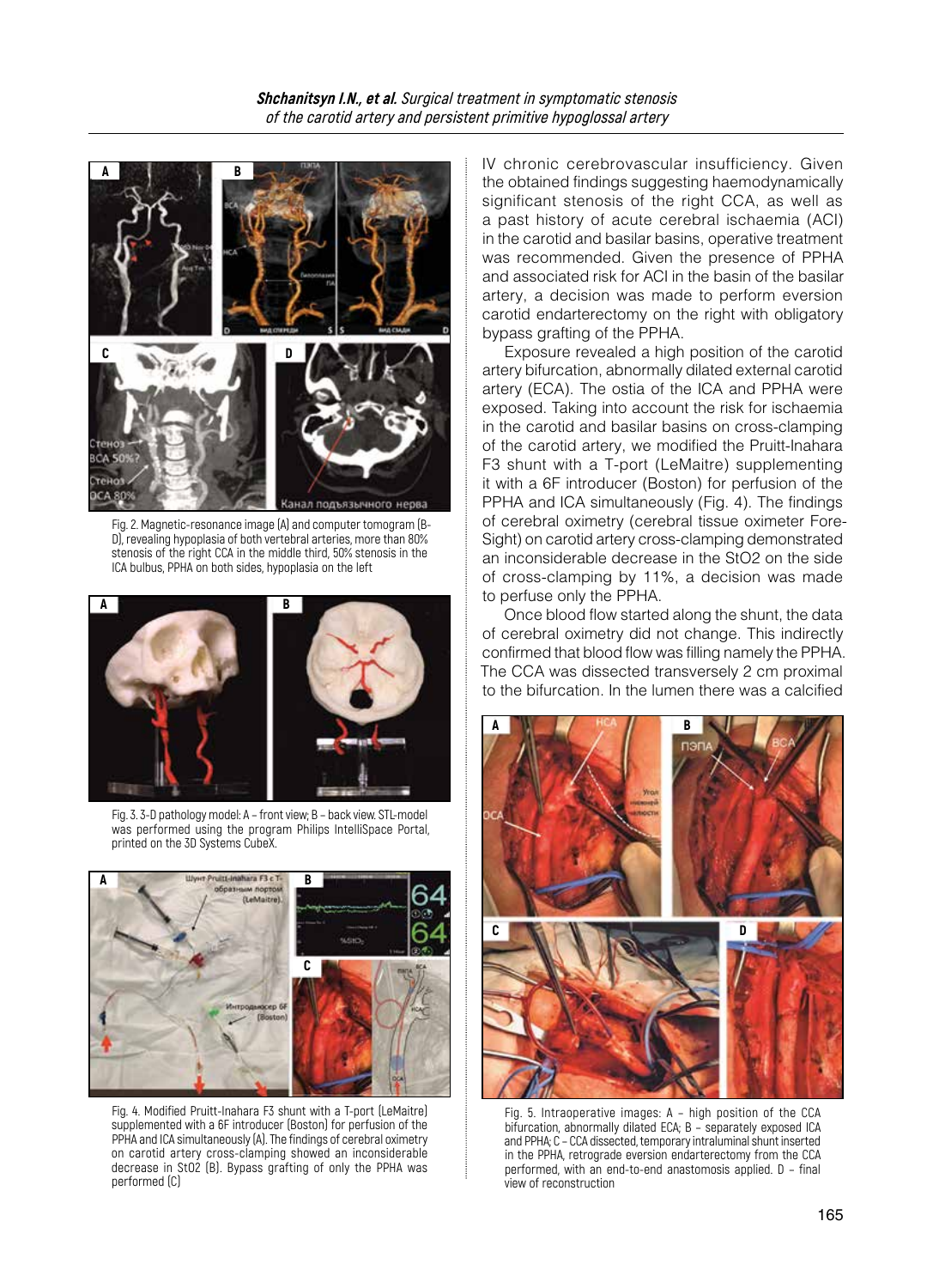

Fig. 6. Control ultrasound at1 month after surgery. The reconstruction zone is free from restenosis signs (A) with normal velocity characteristics according to Doppler ultrasonography (B)



Fig. 7. Different variants of temporary intraluminal shunting



Fig. 8. Different variants of cerebral embolic protection

plaque with more than 80% stenosis. The plaque in the carotid artery bifurcation was fibrous, stenosing the lumen by not more than 30%. We performed retrograde eversion endarterectomy from the CCA 3 cm in length, with an end-to-end anastomosis (Fig. 5).

 In the postoperative period, the woman showed indirect signs of cerebral hyperperfusion: pronounced headache and nausea due to high arterial pressure. On the background of correction of antihypertensive therapy her complaints disappeared. The woman was discharged in a satisfactory condition. Control ultrasonography at 1 month demonstrated no signs of restenosis in the reconstructed zone (Fig. 6).

### **DISCUSSION**

During early embryological development, carotid– basilar anastomoses serve to perfuse the posterior circulation while the vertebrobasilar system develops and matures. These vessels involute with the emergence of the posterior communicating arteries, usually by the 40th day of fetal development [5, 6]. Preservation of this type of anastomosis sequentially leads to hypoplasia of vertebral arteries [7]. Carotid-basilar anastomoses include trigeminal, auricular, hypoglossal and proatlatal arteries. The PPHA is the second most frequently seen anastomosis after the persistent trigeminal artery [8]. It originates from C1–C2 segments of the ICA, through the canal of the hypoglossal nerve enters the cranial cavity and joins the basilar artery in the cerebellopontine angle [8, 9]. In rare cases, the PPHA originates from the ECA [10]. Bilateral PPHA was described only in 7 cases [11]. Thus, the literature presents three diagnostic criteria for PPHA: 1) artery originates from cervical segment of the ICA (type 1) or ECA (type 2) at the level of C1–C2 vertebra; 2) together with the hypoglossal nerve the PPHA passes through the canal of the hypoglossal nerve to the posterior cranial fossa; 3) the basilar artery originates from the PPHA [5]. In the majority of cases there are no posterior communicating arteries, with hypoplasia or aplasia of the ipsilateral vertebral arteries, however, this criterion was removed by J. Brismar in 1976 [2].

Although most commonly the PPHA is an accidental finding, clinical manifestations may be paresis of the hypoglossal nerve and neuralgia of the\_glossopharyngeal nerve. The PPHA is often combined with various vascular pathology: aneurysms of vertebral, basilar or posterior cerebral arteries; moyamoya disease; dissection and atherosclerotic damage of the carotid artery [6].

Localization of an atherosclerotic plaque proximal to the origin of the PPHA is associated with increased risk of ACI in the anterior and posterior portions of the brain. It is necessary to exclude the presence of PPHA in development of stroke in both basins. A combination of the PPHA and an atherosclerotic lesion is a difficult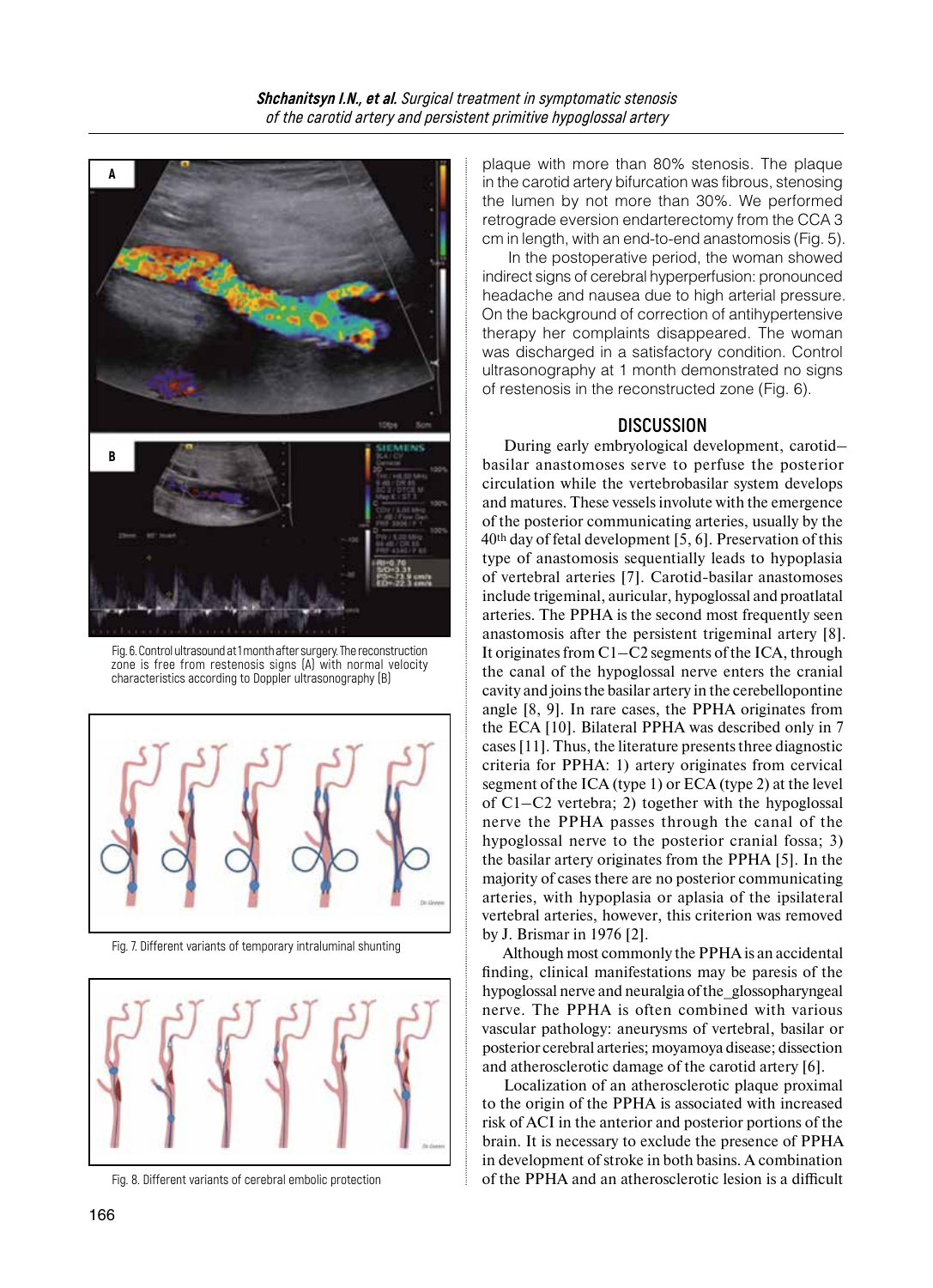and potentially dangerous condition given the concomitant underdevelopment of carotidbasilar anastomoses and vertebral arteries. Appropriate therapeutic decision-making should begin with thorough diagnosis. Thus, in our case, duplex scanning performed at the prehospital stage had revealed no persistent anastomosis.

In their article, R. Kanazawa and coauthors presented a table including several clinical cases of persistent carotidbasilar anastomosis [12]. We supplemented this table with omitted and published later data. Surgical treatment for combined carotid artery stenosis and PPHA was described from 1978 to 2019 in 24 cases: ECEA – 16, CAS – 8 (Table) [12–21].

The median age was 63 years, with a 1:1 male-to-female ratio. In the majority of cases, the operation was performed on the right (65%; 15/23; in 1 case no data available). Symptomatic damage (TIA, ACI, amaurosis) was observed in 62% of cases (15/24). Till 2008, only ECEA was had been performed, later on in the majority of cases – CAS. With a high level of the PPHA origin and prolonged atherosclerotic lesion, preference is given to CAS due to better visualization of the lesion and more convenient positioning of cerebral protection [4]. In case of PPHA originating below the mandibular angle or an atherosclerotic plaque extending to the level of the PPHA origin,

| <b>Table</b><br>Published cases of surgical treatment in a combination<br>of stenosis of the ipsilateral ICA and PPHA |                |             |                  |                  |                              |                         |
|-----------------------------------------------------------------------------------------------------------------------|----------------|-------------|------------------|------------------|------------------------------|-------------------------|
| Author, year                                                                                                          | Age/<br>gender | Side        | Symptoms         | <b>Treatment</b> | Vertebral<br>artery          | <b>PCA</b>              |
| Stern, 1978 [12]*                                                                                                     | 57/f           | R           | Dizziness        | <b>FCFA</b>      | N. d.                        | absent                  |
| Pinkerton, 1980 [12]*                                                                                                 | 61/m           | L           | ACI              | ECEA             | <b>PISA</b>                  | N. d.                   |
| Osgood, 1983 [13]                                                                                                     | 57/m           | R           | Amaurosis        | ECEA             | R: N. d.<br>L: hypoplasia    | N. d.                   |
| Rodan, 1985 [12]*                                                                                                     | 41/f           | L           | TIA              | ECEA             | aplasia                      | absent                  |
| Ouriel, 1988 [12]*                                                                                                    | N.d.           | N.d.        | TIA              | <b>ECEA</b>      | hypoplasia                   | absent                  |
| McCartney, 1989 [14]*                                                                                                 | 76/f           | R           | Amaurosis        | ECEA             | aplasia                      | N. d.                   |
| Sunada, 1991 [12]*                                                                                                    | 62/m           | R           | ACI              | ECEA             | hypoplasia                   | N. d.                   |
| Fantini, 1994 [12]*                                                                                                   | 67/m           | L           | ACI              | ECEA             | R: N.d.<br>L: aplasia        | N. d.                   |
|                                                                                                                       | 62/f           | L           | <b>ACI</b>       | <b>ECEA</b>      | R: hypoplasia<br>L: aplasia  | absent                  |
| Cartier, 1995 [12]*                                                                                                   | 74/f           | R           | None             | ECEA             | R: aplasia<br>L: hypoplasia  | absent                  |
| Megyesi, 1997 [14]                                                                                                    | 72/m           | R           | TIA              | ECEA             | N. d.                        | absent                  |
| Hatayama, 1999 [12]*                                                                                                  | 71/f           | L           | <b>Dizziness</b> | ECEA             | R: PISA<br>L: aplasia        | absent                  |
| Katoh, 1999[12]*                                                                                                      | 42/f           | L           | Fainting         | ECEA             | hypoplasia                   | absent                  |
| Bertoletti, 2000 [12]*                                                                                                | 72/f           | R           | None             | ECEA             | N. d.                        | N. d.                   |
| Thayer, 2005[15]                                                                                                      | 55/f           | R           | None             | ECEA             | R: hypoplasia<br>L: aplasia  | present                 |
| Kanazawa, 2008 [12]                                                                                                   | 68/m           | L           | Fainting         | CAS              | aplasia                      | absent                  |
| Kawabori, 2009 [16]                                                                                                   | 71/m           | R           | <b>ACI</b>       | ECEA             | hypoplasia                   | N. d.                   |
| Nii, 2010 [3]                                                                                                         | 62/m           | R           | TIA              | CAS              | R: aplasia<br>L: hypoplasia  | absent                  |
| Silva, 2013 [17]                                                                                                      | 63/f           | R           | ACI              | CAS              | hypoplasia                   | h N                     |
| Eller, 2013 [18]                                                                                                      | 60/m           | R           | ACI              | CAS              | R: aplasia<br>L: hypoplasia  | h N                     |
| Huang, 2016 [19]                                                                                                      | 50/f           | R           | <b>TIA</b>       | CAS              | <b>PISA</b>                  | absent                  |
| Murai, 2016 [20]                                                                                                      | 77/m           | $\mathsf R$ | ACI              | CAS              | R: aplasia<br>L: hypoplasia  | R: absent               |
| Zhang, 2016 [4]                                                                                                       | 47/m           | R           | None             | CAS              | hypoplasia                   | absent                  |
| Ryu, 2016 [21]                                                                                                        | 60/f           | L           | None             | CAS              | R: hypoplasia<br>L: narrowed | R: absent<br>L: present |

**Note: \* – reference to the original source in the table presented in the article by R. Kanazawa et al. [12]; N. d. – no data; ACI – acute cerebral ischaemia; TIA – transitory ischaemic attack; ECEA – eversion carotid endarterectomy; CAS – carotid artery stenting; PISA – posterior inferior cerebellar artery; PCA – posterior communicating artery; R – right; L – left.** 

it is possible to perform ECEA with a Y-shaped incision. The vertebral artery was aplastic/hyperplastic or frequently ended in the posterior inferior cerebellar artery The posterior communicating artery at the side of the lesion was absent in 86% (13/15, with no data available for 9 cases). This confirms high risk of cerebral ischaemia during surgery and necessity to use an intraluminal shunt in cross-clamping of arteries. For prevention of critical ischaemia in the anterior and posterior portions of the brain during ECEA, different variants of intraluminal bypass grafting have been described (Fig. 7) [12, 19].

We decided to modify the T-shaped shunt in order to simultaneously perfuse, if necessary, the carotid and basilar basins. Cerebral oxygenation was monitored by means of cerebral oximetry. On cross-clamping, the values of saturation in the carotid basin decreased insignificantly, therefore we used the shun only in the PPHA.

The literature has described different variants of distal embolic brain protection and their combinations in CAS (Fig. 8) [4].